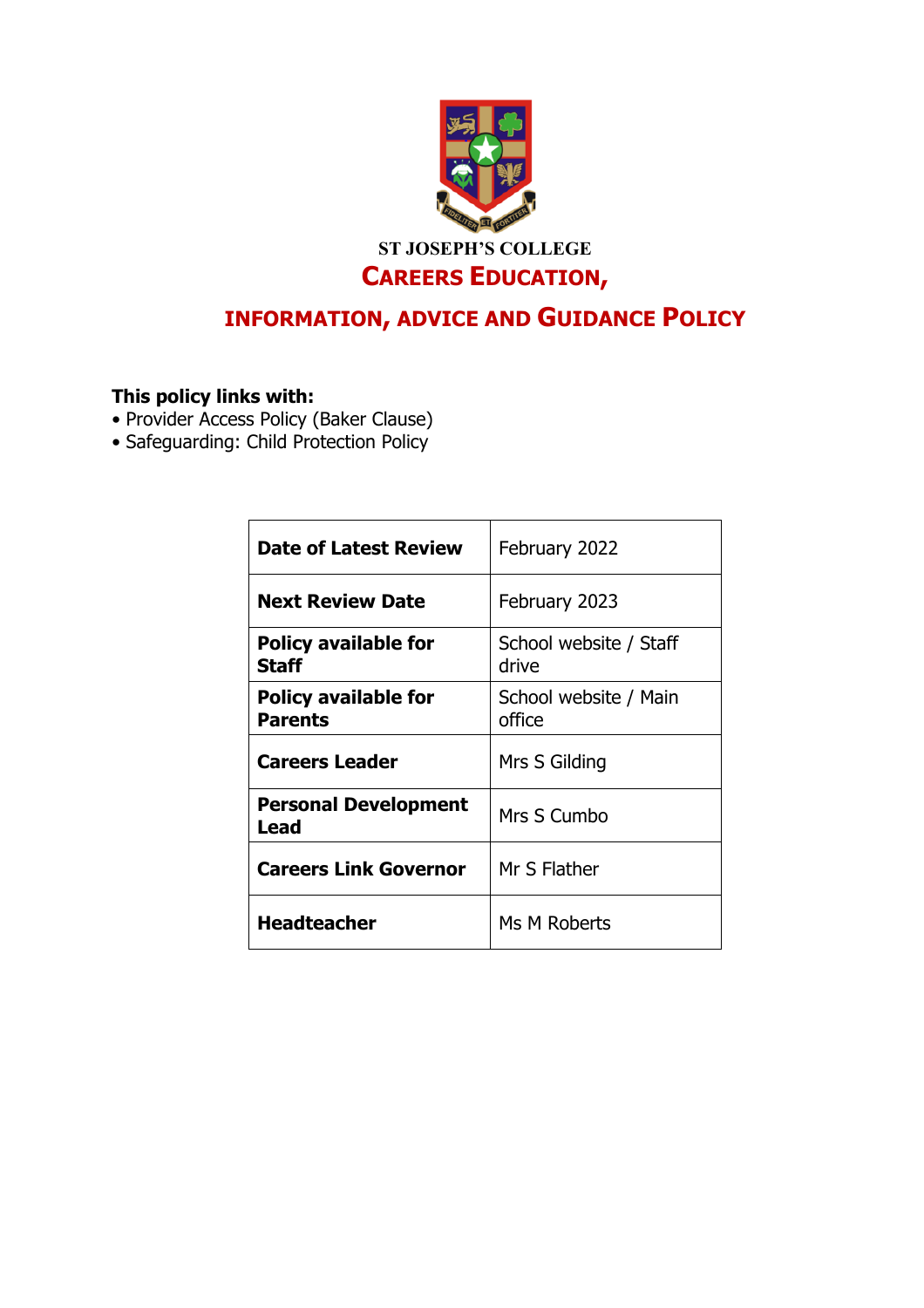## **1. Rationale**

Careers education and guidance programmes make a major contribution to preparing young people for the opportunities, responsibilities and experiences of life. A planned, progressive programme of activities supports them in choosing pathways that suit their interests and abilities, enabling them to make well informed and aspirational choices about their future.

### **2. Intention**

To establish a comprehensive careers programme that puts the individual needs of each student at the forefront of its provision, ensuring that all pupils leave St. Joseph's College with the knowledge, skills and confidence to succeed in the world of work and prepared for the next stage in their education, employment, self-employment or training.

#### **3. Statutory requirements and expectations**

St. Joseph's College follows the guidance as set out by the Careers Guidance and Inspiration in Schools in England (revised Dec 2017), the National Curriculum programmes of study for PSHE and QCA guidance for work related learning at KS4.

Section 29 of the Education Act 2011 placed schools under a duty to secure access to independent careers guidance for their pupils in school years 9 to 11. From September 2013 this was extended to years 8-13 and revised statutory guidance has been published to reflect this change. The school uses the GATSBY Benchmarks as the framework for careers education.

| <b>Definition</b><br><b>Gatsby Benchmark</b> |                                                           |                                                                                                                                                                                                                                                                                                                                                                                                     |
|----------------------------------------------|-----------------------------------------------------------|-----------------------------------------------------------------------------------------------------------------------------------------------------------------------------------------------------------------------------------------------------------------------------------------------------------------------------------------------------------------------------------------------------|
| $\mathbf{1}$                                 | A Stable Careers<br>Programme                             | Every school and college should have an embedded programme of career<br>education and guidance that is known and understood by pupils, teachers,<br>governors and employers.                                                                                                                                                                                                                        |
| $\mathbf{2}$                                 | Learning From<br>Career and Labour<br>Market Information  | Every pupil, and their parents, should have access to good quality information<br>about future study options and labour market opportunities. They will need the<br>support of an informed adviser to make best use of available information.                                                                                                                                                       |
| $\overline{\mathbf{3}}$                      | Addressing The<br>Needs Of Each Pupil                     | Pupils have different career guidance needs at different stages. Opportunities for<br>advice and support need to be tailored to the needs of each pupil. A school's<br>careers programme should embed equality and diversity considerations<br>throughout.                                                                                                                                          |
| 4                                            | Linking Curriculum<br>Learning To Careers                 | All teachers should link curriculum learning with careers. STEM subject teachers<br>should highlight the relevance of STEM subjects for a wide range of career paths.                                                                                                                                                                                                                               |
| 5                                            | <b>Encounters With</b><br>Employers and<br>Employees      | Every pupil should have multiple opportunities to learn from employers about<br>work, employment and the skills that are valued in the workplace. This can be<br>through a range of enrichment activities including visiting speakers, mentoring<br>and enterprise schemes.                                                                                                                         |
| 6                                            | Experiences Of<br>Workplaces                              | Every pupil should have first-hand experience of the workplace through work<br>visits, work shadowing and/or work experience to help their exploration of career<br>opportunities, and expand their networks.                                                                                                                                                                                       |
| $\overline{7}$                               | <b>Encounters With</b><br>Further And Higher<br>Education | All pupils should understand the full range of learning opportunities that are<br>available to them. This includes both academic and vocational routes and learning<br>in schools, colleges, universities and in the workplace.                                                                                                                                                                     |
| 8                                            | Personal Guidance                                         | Every pupil should have opportunities for guidance interviews with a career<br>adviser, who could be internal (a member of school staff) or external, provided<br>they are trained to an appropriate level. These should be available whenever<br>significant study or career choices are being made. They should be expected for<br>all pupils but should be timed to meet their individual needs. |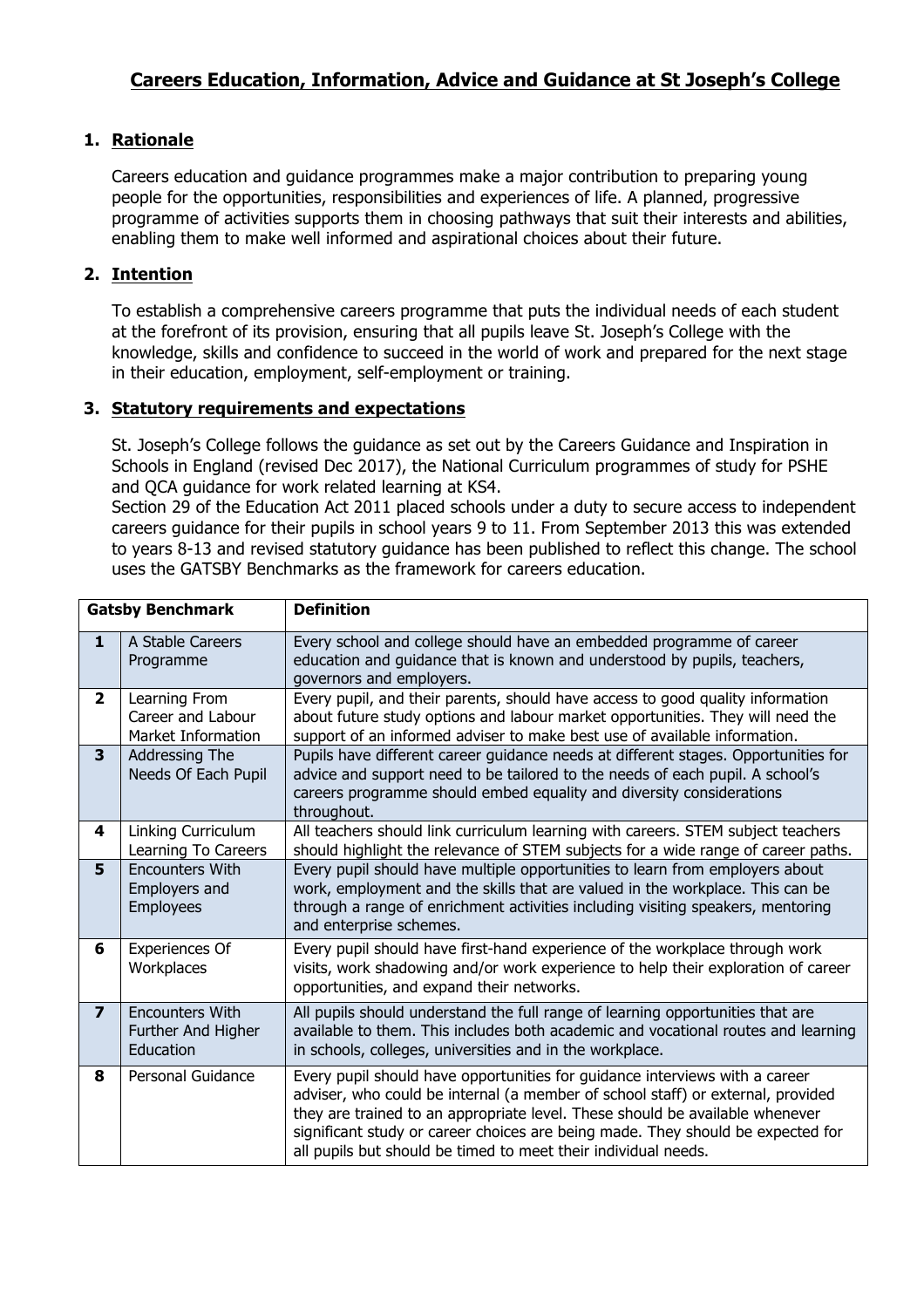## **The underlying aims of the programme are to meet the Gatsby Benchmarks:**

- To support the national framework for implementing a 11-19 entitlement to Information, Advice and Guidance in England and to meet the Gatsby Benchmarks
- To provide pupils with a comprehensive and personalised programme which offers opportunities for personal development and progression
- To provide impartial advice and guidance
- To challenge stereotypes and to consider individual rights and responsibilities
- To provide current information on the labour market, on access to work, training and further and higher education
- To inform pupils of the range of qualifications available and advise on the best suited package for them
- To use agencies and other service providers to provide information and support especially to those with specific needs
- To provide access to work-based learning
- To arrange suitable and meaningful encounters with employers and other Agencies

## **5. Learner Entitlement**

Every student is entitled to high quality career education and guidance as part of their overall education, which supports and fulfils the career related learning outcomes for each year group.

## **By the end of the academic year:**

- **Students in year 7** will be able to describe themselves, their strengths and preferences. They will start to gain an understanding of the many different careers available, and recognise the skills and qualities they use in and out of school that make someone employable.
- **Students in year 8** will learn more about labour market information (LMI) and how it impacts their future career path. They will also widen their knowledge of existing careers, as well as begin to understand the importance of enterprise and teamwork skills in employability.
- **Students in year 9** will gain a deeper insight into different workplaces and industries on Industry Day, explore the different routes for post-16 options, and continue developing employability and enterprise skills.
- **Students in year 10** will go more in depth with understanding apprenticeships, experience being in workplaces which meet their own career aspirations, and will be able to fully demonstrate their enterprise and teamwork skills through Enterprise Week.
- **Students in year 11** will have delved deeper into elements of employability, such as CV writing and interview skills, decided on their post-16 destination, and experience encounters with HE/FE representatives to discover more about post-18 options. They will also have had at least one interview with the independent careers advisor for support with their future plans.
- **Students in years 12 and 13** will continue learning more about post-18 options, including higher level apprenticeships and degree level apprenticeships as well. They will also be fully supported with their UCAS applications, and will have another 1-2-1 interview with the careers advisor to help them make a well researched decision on their post-18 destination upon leaving school.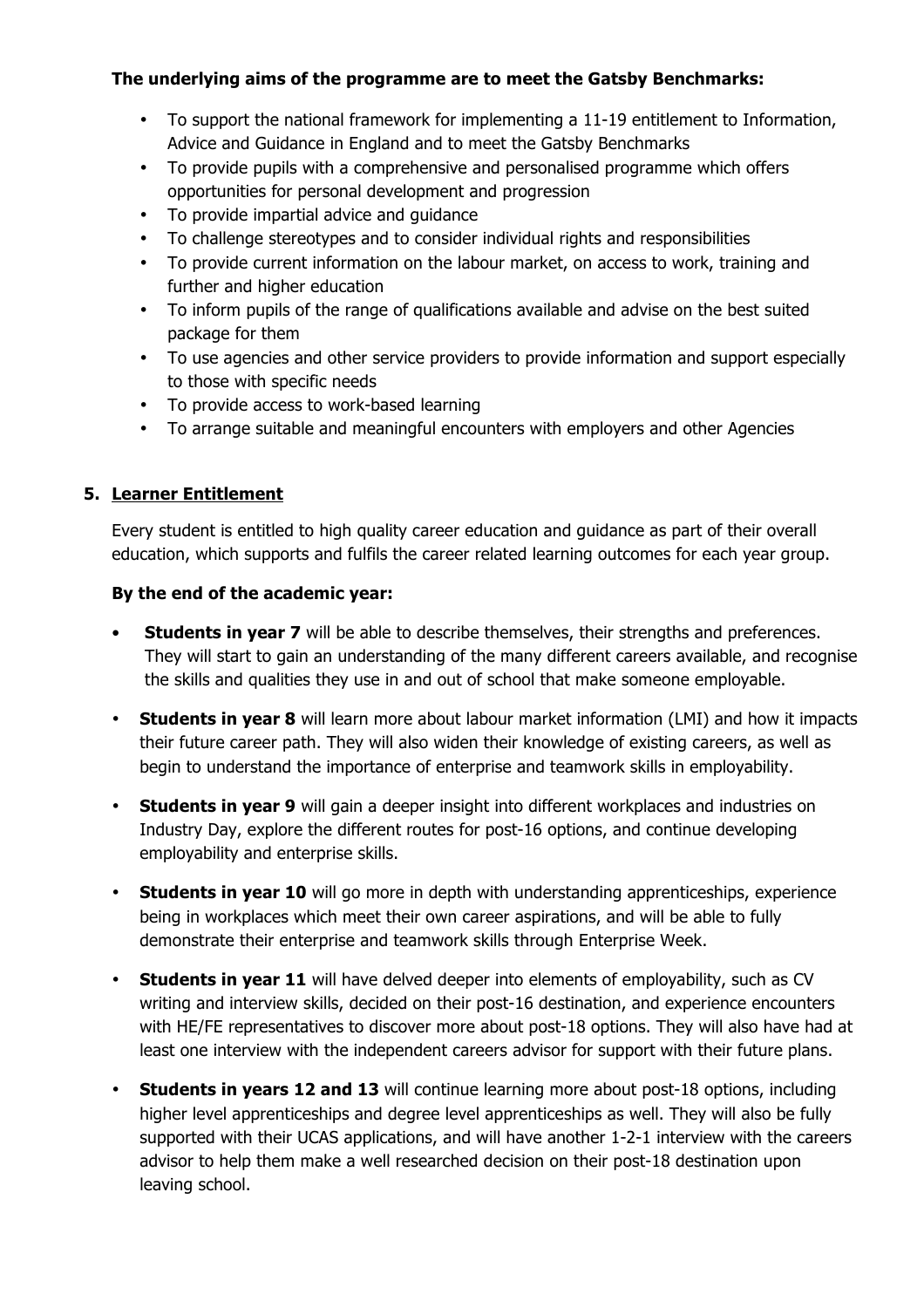## **6. Implementation**

Mrs S Gilding is the member of SLT with overall responsibility for Careers Education at St. Joseph's College. Mrs S Gilding (Careers Leader) has responsibility for the strategic development of Careers provision at St Joseph's College and works closely with the Careers Co-ordinator and the lead for Personal Development (S Cumbo).

The Careers Co-ordinator is responsible for the day-to-day management of the careers provision. They oversee the curriculum, and organise arrangements for all internal and external events. They are the first point of contact within school for matters concerning careers education. The Careers co-ordinator works closely with the Careers Advisor (C Pawliszyn) who provides independent, informative, and impartial advice and guidance to students in key stages 4 and 5. The Careers Advisor is available for student referral from parents, teachers and Heads of Years.

The lead for Personal Development implements aspects of the careers programme within PSHE lessons. Living in the Wider World is one of three themes of the PSHE curriculum and encompasses the knowledge, skills and attributes needed to be prepared for life and work in a modern society. Careers Education themes covered in PSHE lessons include:

#### **Year 7**

• **Developing skills and aspirations** -Careers, teamwork and enterprise skills, and raising aspirations

• **Financial decision making** -saving, borrowing, budgeting and making financial choices **Year 8**

- **Community and careers** -Equality of opportunity in careers and life choices, and
	- different types and patterns of work
- **Digital literacy** -Online safety, digital literacy, media reliability

#### **Year 9**

- **Setting goals** -Learning strengths, career options and goal setting as part of the GCSE options process
- **Employability skills** -Employability and online presence

**Year 10**

• **Work experience** -Preparation for and evaluation of work experience and readiness for work

#### **Year 11**

• **Next steps** -Application processes, and skills for further education, employment and career progression

#### **Information, Advice and Guidance**

All students have access to independent and impartial guidance from a Level 6 qualified Careers Advisor. Students also have access to information on the many pathways to their desired career, including HE, FE, Apprenticeships, and Internships, so that they are able to make a well-informed decision upon leaving the school.

#### **7. Staff Development**

All staff are expected to contribute to the career learning and development of students in their different roles. This will be achieved through the implementation of Gatsby Benchmark 4 (Linking Careers into the Curriculum) as well as the running of WOW (World of Work Week), to educate students on the range of careers that they can aspire to through studying their subject.

The development and training needs of staff are identified and met mainly as part of the partnership agreement with the Careers and Enterprise Company (CEC).